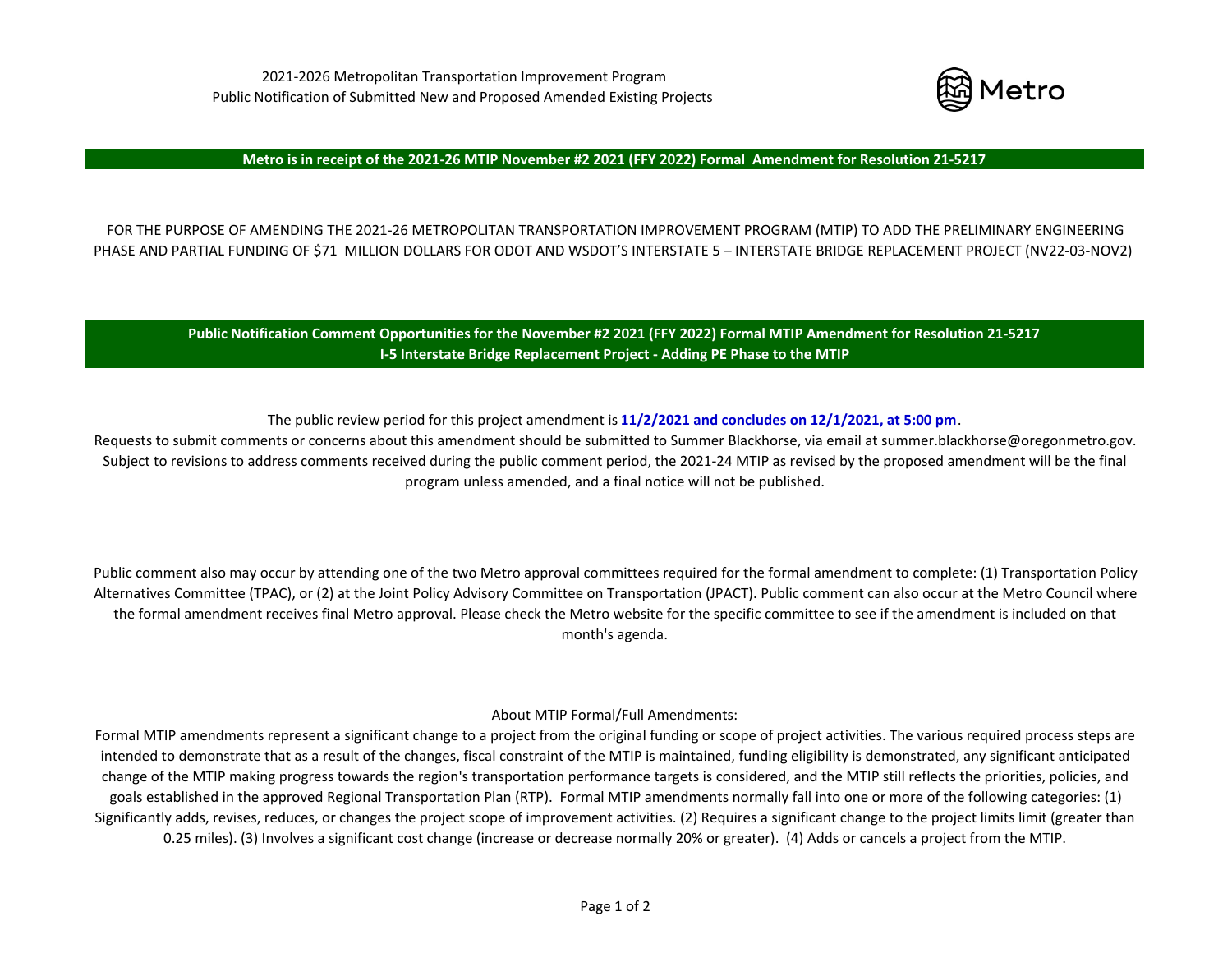|                                                                                                                                                                    |                | 2021-2026 Metropolitan Transportation Improvement Program<br>Exhibit A to Resolution 21-5217 | Metro                                                                                                                |                                                                                                                                                                                                                                                                             |  |  |  |  |
|--------------------------------------------------------------------------------------------------------------------------------------------------------------------|----------------|----------------------------------------------------------------------------------------------|----------------------------------------------------------------------------------------------------------------------|-----------------------------------------------------------------------------------------------------------------------------------------------------------------------------------------------------------------------------------------------------------------------------|--|--|--|--|
| Proposed November #2 2021 (FFY 2022) Formal Transition Amendment Bundle<br>Amendment Type: Formal/Full<br>Amendment #: NV22-03-NOV2<br>Total Number of Projects: 1 |                |                                                                                              |                                                                                                                      |                                                                                                                                                                                                                                                                             |  |  |  |  |
| <b>Key Number &amp;</b><br><b>MTIP ID</b>                                                                                                                          | Lead<br>Agency | <b>Project</b><br><b>Name</b>                                                                | <b>Project Description</b>                                                                                           | <b>Amendment Action</b>                                                                                                                                                                                                                                                     |  |  |  |  |
| Project #1<br>Key<br>21570                                                                                                                                         | <b>ODOT</b>    | <b>I-5: Columbia River</b><br>(Interstate) Bridge                                            | Planning and design activities for the<br>replacement of the I-5 Interstate Bridge<br>between Oregon and Washington. | <b>RE-ADD NEW PROJECT:</b><br>The formal amendment adds the PE phase and<br>S71 million dollars for this bi-state effort to<br>implement NEPA, design, and cost<br>development actions for a possible future<br>replacement of the I-5 bridges across the<br>Columbia River |  |  |  |  |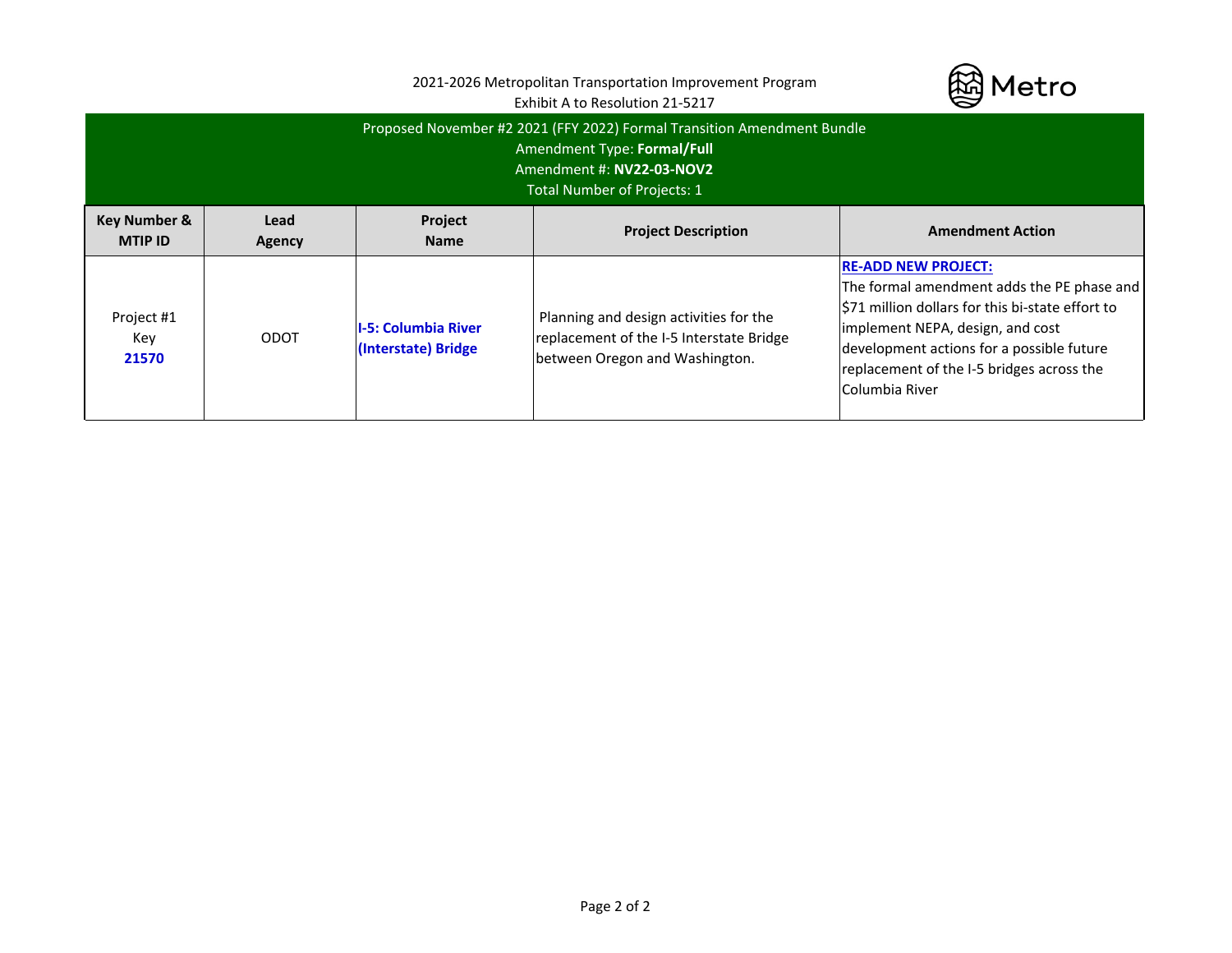

# **Metro20121‐24 Metropolitan Transportation Improvement Program (MTIP) PROJECT AMENDMENT DETAIL WORKSHEET**

## **Formal Amendment ADD NEW PROJECT**

**Add the New I-5 Columbia River Bridge Replacement PE phase**

| <b>Lead Agency:</b><br><b>ODOT</b>                                                     |  | Project Type:                   | Planning |  | <b>ODOT Key:</b>          | 21570          |  |
|----------------------------------------------------------------------------------------|--|---------------------------------|----------|--|---------------------------|----------------|--|
| <b>Project Name:</b>                                                                   |  | ODOT Type                       |          |  | MTIP ID:                  | 71083          |  |
| <b>I-5: Columbia River (Interstate) Bridge</b>                                         |  | <b>Performance Meas:</b>        | No.      |  | <b>Status:</b>            | $\overline{2}$ |  |
|                                                                                        |  | Capacity Enhancing:             | No.      |  | <b>Comp Date:</b>         | 9/30/2025      |  |
| <b>Project Status:</b> 2 = Pre-design/project development activities (pre-NEPA) (ITS = |  | <b>Conformity Exempt:</b>       | Yes      |  | RTP ID:                   | 10893          |  |
| ConOps.)                                                                               |  | On State Hwy Sys:               | $I-5$    |  | <b>RFFAID:</b>            | N/A            |  |
|                                                                                        |  | Mile Post Begin:                | 306.70   |  | <b>RFFA Cycle:</b>        | N/A            |  |
|                                                                                        |  | Mile Post End:                  | 308.72   |  | UPWP:                     | No             |  |
| Short Description: Planning and design activities for the replacement of the I-5       |  | Length:                         | 2.02     |  | <b>UPWP Cycle:</b>        | <b>No</b>      |  |
| Interstate Bridge between Oregon and Washington. Replacing the bridge will             |  | <b>Flex Transfer to FTA</b>     | No.      |  | <b>Transfer Code</b>      | N/A            |  |
| improve traffic and mobility for freight and the public traveling across the river.    |  | 1st Year Program'd:             | 2022     |  | Past Amend:               | $\Omega$       |  |
|                                                                                        |  | <b>Years Active:</b>            | $\Omega$ |  | <b>OTC Approval:</b>      | Yes            |  |
|                                                                                        |  | <b>STIP Amend #: 21-24-1433</b> |          |  | IMTIP Amnd #: OC22-02-OCT |                |  |

Detailed Description: On I-5 across the Columbia River between Washington and Oregon impacting bridges 01377A and 07333 from MP 306.70 to MP 308.72, initiate and complete Preliminary Engineering activities including NEPA and design to determine alternatives for the replacement of the two **bridges in <sup>a</sup> cooperative action with WSDOT.**

**STIP Description:** Planning and design activities for the replacement of the I‐5 Interstate Bridge between Oregon and Washington.

Last Amendment of Modification: None. This amendment reflects the initial programming for the project.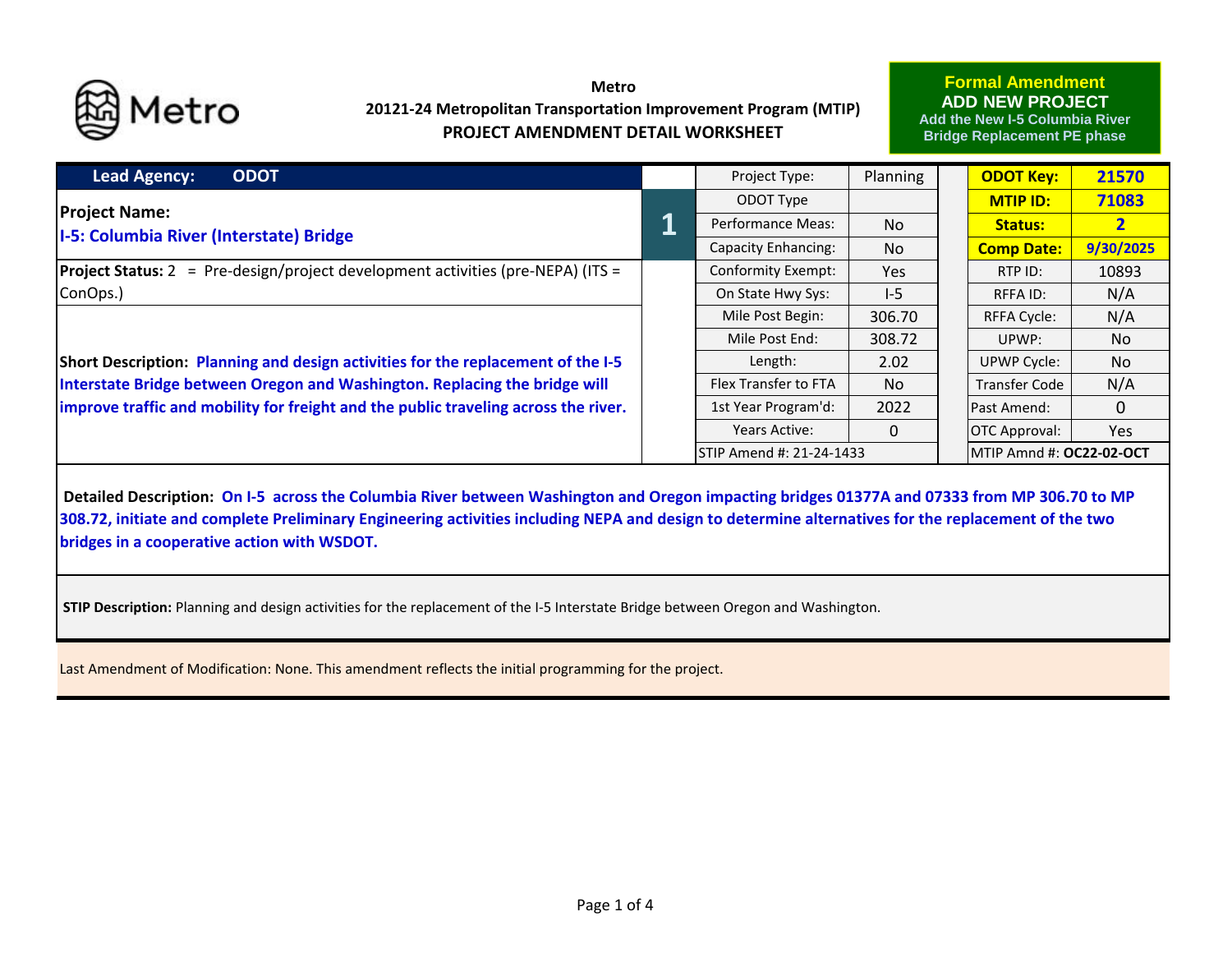| <b>PROJECT FUNDING DETAILS</b>             |                  |         |           |           |                            |                      |                                |                                                                                                   |                        |                |                                                                |
|--------------------------------------------|------------------|---------|-----------|-----------|----------------------------|----------------------|--------------------------------|---------------------------------------------------------------------------------------------------|------------------------|----------------|----------------------------------------------------------------|
| Fund<br>Type                               | Fund<br>Code     | Year    |           | Planning  | Preliminary<br>Engineering |                      | Right of Way                   | Other<br>(Utility Relocation)                                                                     | Construction           | <b>Total</b>   |                                                                |
| <b>Federal Funds</b>                       |                  |         |           |           |                            |                      |                                |                                                                                                   |                        |                |                                                                |
| <b>NHPP</b>                                | Z001             | 2020    | \$        | 8,299,800 |                            |                      |                                |                                                                                                   |                        | \$             | 8,299,800                                                      |
| <b>ADVCON</b>                              | <b>ACPO</b>      | 2022    |           |           | \$                         | 33,199,200           |                                |                                                                                                   |                        | \$             | 33,199,200                                                     |
|                                            |                  |         |           |           |                            |                      |                                |                                                                                                   |                        | \$             |                                                                |
|                                            |                  |         |           |           |                            |                      |                                |                                                                                                   |                        | \$             |                                                                |
|                                            |                  |         |           |           |                            |                      |                                |                                                                                                   | <b>Federal Totals:</b> | \$             | 41,499,000                                                     |
| Federal Fund Obligations \$: $\frac{1}{5}$ |                  |         | 8,299,800 |           |                            |                      |                                |                                                                                                   |                        | Federal Aid ID |                                                                |
| <b>EA Number:</b>                          |                  |         | C0265207  |           |                            |                      |                                |                                                                                                   |                        |                |                                                                |
| <b>Initial Obligation Date:</b>            |                  |         | 2/6/2020  |           |                            |                      |                                |                                                                                                   |                        |                |                                                                |
| <b>EA End Date:</b>                        |                  |         |           | 3/31/2024 |                            |                      |                                |                                                                                                   |                        |                |                                                                |
| Known Expenditures:                        |                  | $\zeta$ | 5,950,419 |           |                            |                      |                                |                                                                                                   |                        |                |                                                                |
|                                            |                  |         |           |           |                            |                      |                                |                                                                                                   |                        |                |                                                                |
| <b>State Funds</b>                         |                  |         |           |           |                            |                      |                                |                                                                                                   |                        |                |                                                                |
| State                                      | Match            | 2020    | \$        | 700,200   |                            |                      |                                |                                                                                                   |                        | \$             | 700,200                                                        |
| <b>State</b>                               | <b>Match</b>     | 2022    |           |           | \$                         | 2,800,800            |                                |                                                                                                   |                        | \$             | 2,800,800                                                      |
|                                            |                  |         |           |           |                            |                      |                                |                                                                                                   |                        | \$             |                                                                |
|                                            |                  |         |           |           |                            |                      |                                |                                                                                                   |                        | \$             |                                                                |
|                                            |                  |         |           |           |                            |                      |                                |                                                                                                   | State Total: \$        |                | 3,501,000                                                      |
|                                            |                  |         |           |           |                            |                      |                                |                                                                                                   |                        |                |                                                                |
| <b>Local Funds</b>                         |                  |         |           |           |                            |                      |                                |                                                                                                   |                        |                |                                                                |
| <b>Other</b>                               | OTH <sub>0</sub> | 2022    |           |           | \$                         | 35,000,000           |                                |                                                                                                   |                        | \$             | 35,000,000                                                     |
|                                            |                  |         |           |           |                            |                      |                                |                                                                                                   |                        | \$             |                                                                |
|                                            |                  |         |           |           |                            |                      |                                |                                                                                                   |                        | \$             |                                                                |
|                                            |                  |         |           |           |                            |                      |                                |                                                                                                   | <b>Local Total</b>     | \$             | 35,000,000                                                     |
| Phase Totals Before Amend:<br>$\zeta$      |                  |         | 9,000,000 | \$        |                            | \$<br>$\blacksquare$ | \$<br>$\overline{\phantom{a}}$ | \$<br>$\overline{\phantom{a}}$                                                                    | \$                     | 9,000,000      |                                                                |
| Phase Totals After Amend:                  |                  | $\zeta$ | 9,000,000 | \$        | 71,000,000                 | \$                   | \$                             | \$                                                                                                | \$                     | 80,000,000     |                                                                |
|                                            |                  |         |           |           |                            |                      |                                | Year of Expenditure Cost (PE Phase only):<br><b>WSDOT Preliminary Full Project Cost Estimate:</b> |                        |                | PE Phase = \$205,000,000<br>\$3,320,000,000 to \$4,810,000,000 |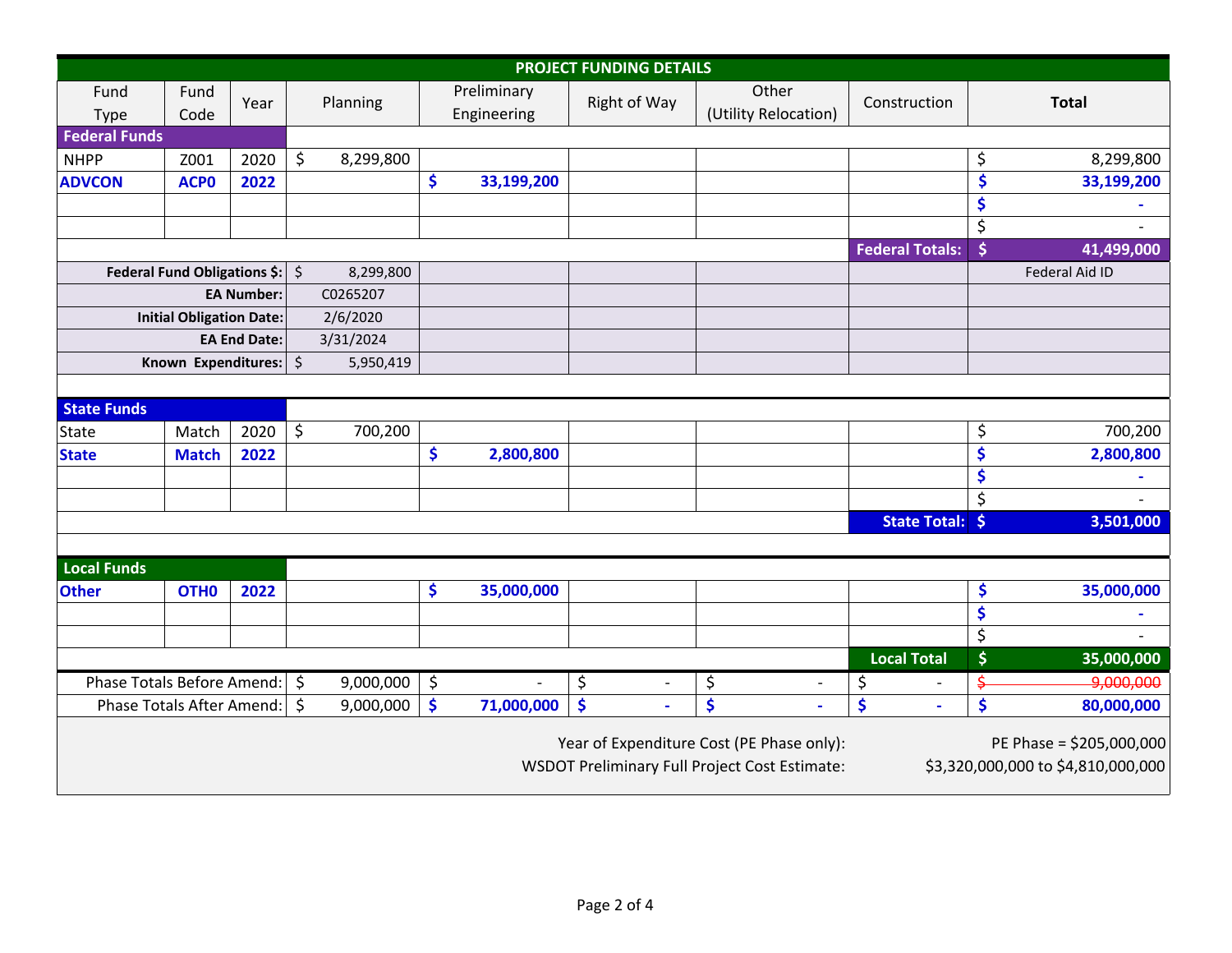#### **Project Glossary Notes and Summary of Changes:**

> Red font <sup>=</sup> prior amended funding or project details. Blue font <sup>=</sup> amended changes to funding or project details. Black font indicates no change has occurred.

> The amendment re‐activates Key 21570 to add partial funding for the PE phase

> Main Support Materials: (1) Project Information Worksheet, (2) OTC item, (3) Amendment Performance Evaluation

> Status notes: Since only funding is being added for the project, the MTIP classifies the project as <sup>a</sup> planning project. Transportation modeling and analysis are not required for the project to begin Preliminary Engineering but full transportation modeling will be required for later implementation phases to be programmed in the MTIP and to meet all RTP consistency requirements. Updated transportation and air quality emissions analysis modeling will also occur as part of the next RTP Update and reflect the most current project design at that time.

#### **Amendment Summary:**

The formal amendment re‐activates Key 21570 and adds partial funding supporting the PE phase for the I‐5 Interstate Bridge Replacement project.

> Will Performance Measurements Apply: Yes. A separate Amendment Performance Evaluation has been completed to initially assess how the project supports Metro's RTP investment priorities of: Climate, Congestions Relief, Equity, and Safety. No significant changes to the MTIP's progress in implementing the region's remaining transportation performance targets is anticipated as <sup>a</sup> result of this amendment. Staff anticipates additional Performance Assessment Evaluations will be completed as the project progresses and additional phases and associated funding are added to the project.

### **RTP References:**

> RTP ID: 10893 ‐ I‐5 Columbia River Bridge

> RTP Description: Replace I‐5/Columbia River bridges and improve interchanges on I‐5. Project adds protected/buffered bikeways, cycle tracks and <sup>a</sup> new rail/multiuse path or extension.

> Exemption status: (PE phase only) Exempt project per 93 CFR 126, Table 2 ‐ Other ‐ Planning and Technical Studies

> UPWP amendment: No

> RTP Goals: An Amendment Assessment Evaluation is being completed to address how well the project meets the RTP goals of Congestion Relief, Safety, Equity, and Climate

## **Fund Codes:**

> NHPP <sup>=</sup> Federal National Highway Performance Program funds appropriated to the states and then applied by the DOT to eligible projects

> ADVCON <sup>=</sup> Federal Advance Construction also referred to as "AC funds". AC funds are used by ODOT as <sup>a</sup> placeholder until the actual federal fund type is known.

> State <sup>=</sup> General state funds provided by the lead agency as part of the required match to the federal funds.

> Other <sup>=</sup> Additional funds (normally local) committed to the project above the required match. For this project, the Other funds represent Washington DOT contribution to the PE phase.

## **Other**

> On NHS: Yes. I‐5 is identified as part of the Eisenhower Interstate System on the National Highway System

> Is the project located on the Metro Modeling Network? ‐ Yes, Motor Vehicle, Transit and Bicycle Modeling networks

> Model category and type: I‐5 is identified as <sup>a</sup> "Throughway" in the Motor Vehicle Network

> TCM project: No

> Is the route located in the Congestion Management Program (CMP): Yes